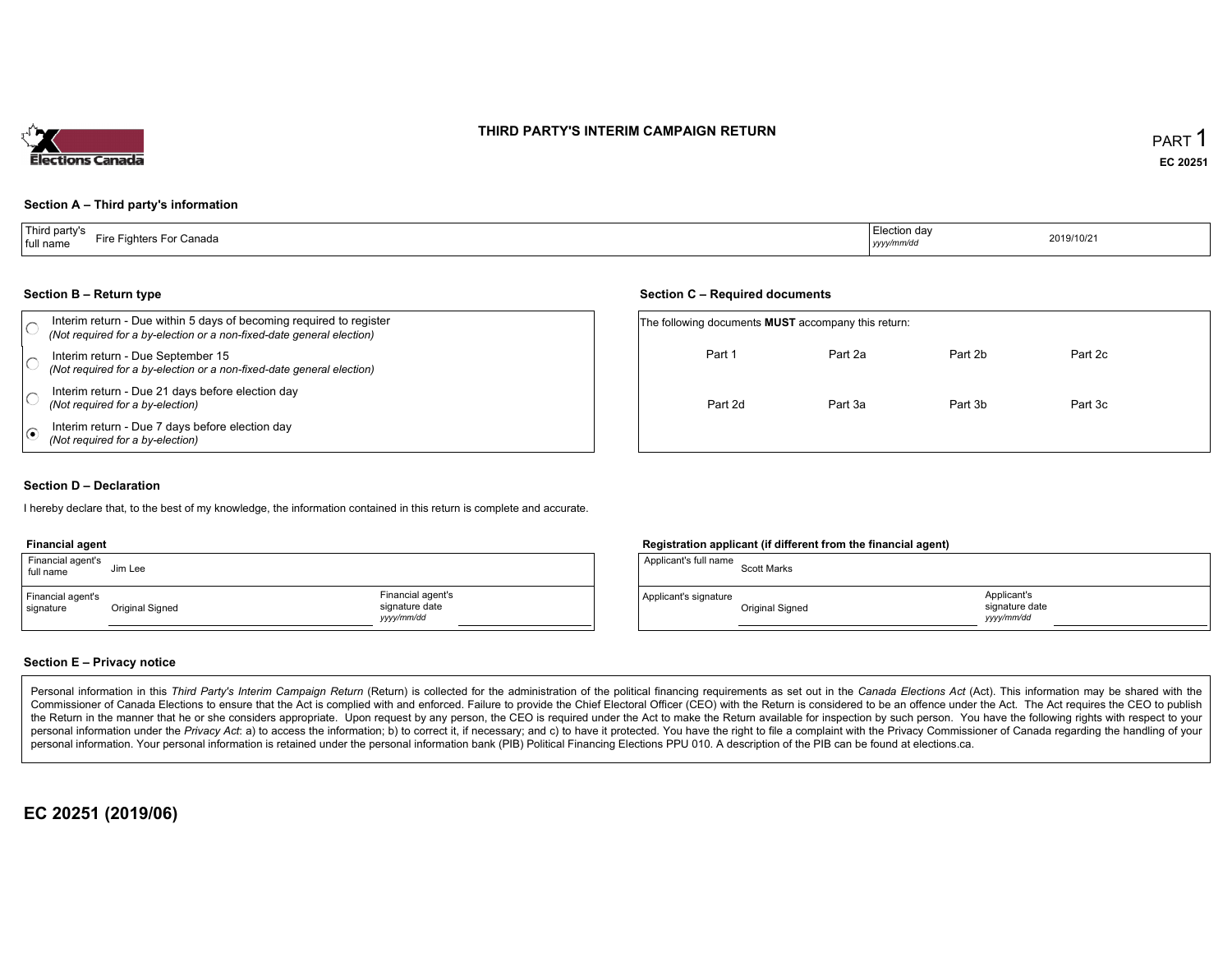

#### THIRD PARTY'S INTERIM CAMPAIGN RETURN Statement of monetary contributions received

| No. | Full name | <b>Street</b><br>no. | <b>Street</b> | Apt. | City | Prov./<br>Terr. | Postal<br>code | Date<br>received<br>yyyy/mm/dd                                                    | Individual | <b>Business /</b><br>Commercial<br>organization | Government | <b>Trade union</b> | Corporation<br>without share<br>capital | Unincorporated<br>organization or<br>association |
|-----|-----------|----------------------|---------------|------|------|-----------------|----------------|-----------------------------------------------------------------------------------|------------|-------------------------------------------------|------------|--------------------|-----------------------------------------|--------------------------------------------------|
|     |           |                      |               |      |      |                 |                |                                                                                   | \$         | \$                                              | \$         | \$                 | \$                                      | \$                                               |
|     |           |                      |               |      |      |                 |                |                                                                                   |            |                                                 |            |                    |                                         |                                                  |
|     |           |                      |               |      |      |                 |                |                                                                                   |            |                                                 |            |                    |                                         |                                                  |
|     |           |                      |               |      |      |                 |                |                                                                                   |            |                                                 |            |                    |                                         |                                                  |
|     |           |                      |               |      |      |                 |                |                                                                                   |            |                                                 |            |                    |                                         |                                                  |
|     |           |                      |               |      |      |                 |                |                                                                                   |            |                                                 |            |                    |                                         |                                                  |
|     |           |                      |               |      |      |                 |                |                                                                                   |            |                                                 |            |                    |                                         |                                                  |
|     |           |                      |               |      |      |                 |                |                                                                                   |            |                                                 |            |                    |                                         |                                                  |
|     |           |                      |               |      |      |                 |                |                                                                                   |            |                                                 |            |                    |                                         |                                                  |
|     |           |                      |               |      |      |                 |                |                                                                                   |            |                                                 |            |                    |                                         |                                                  |
|     |           |                      |               |      |      |                 |                |                                                                                   |            |                                                 |            |                    |                                         |                                                  |
|     |           |                      |               |      |      |                 |                |                                                                                   |            |                                                 |            |                    |                                         |                                                  |
|     |           |                      |               |      |      |                 |                |                                                                                   |            |                                                 |            |                    |                                         |                                                  |
|     |           |                      |               |      |      |                 |                |                                                                                   |            |                                                 |            |                    |                                         |                                                  |
|     |           |                      |               |      |      |                 |                |                                                                                   |            |                                                 |            |                    |                                         |                                                  |
|     |           |                      |               |      |      |                 |                | Totals carried forward from previous page \$                                      |            |                                                 |            |                    |                                         |                                                  |
|     |           |                      |               |      |      |                 |                | Total amount of monetary contributions by contributors who gave over \$200 (A)    |            |                                                 |            |                    |                                         |                                                  |
|     |           |                      |               |      |      |                 |                | Number of contributors who gave over \$200                                        |            |                                                 |            |                    |                                         |                                                  |
|     |           |                      |               |      |      |                 |                | Total amount of monetary contributions by contributors who gave \$200 or less (B) |            |                                                 |            |                    |                                         |                                                  |
|     |           |                      |               |      |      |                 |                | Number of contributors who gave \$200 or less                                     |            |                                                 |            |                    |                                         |                                                  |
|     |           |                      |               |      |      |                 |                | Total amount of all monetary contributions (A+B)                                  |            |                                                 |            |                    |                                         |                                                  |
|     |           |                      |               |      |      |                 |                | Number of contributors who gave monetary contributions                            |            |                                                 |            |                    |                                         |                                                  |
|     |           |                      |               |      |      |                 |                |                                                                                   |            |                                                 |            |                    |                                         |                                                  |

| <b>Third</b><br>  party | For Canada<br>-iro<br>Eightor<br>┅ | -.-<br>tion dav<br>mm/dʻ<br>  <i>yyyy</i> | 2019/10/21 | Page |  |  |
|-------------------------|------------------------------------|-------------------------------------------|------------|------|--|--|
|                         |                                    |                                           |            |      |  |  |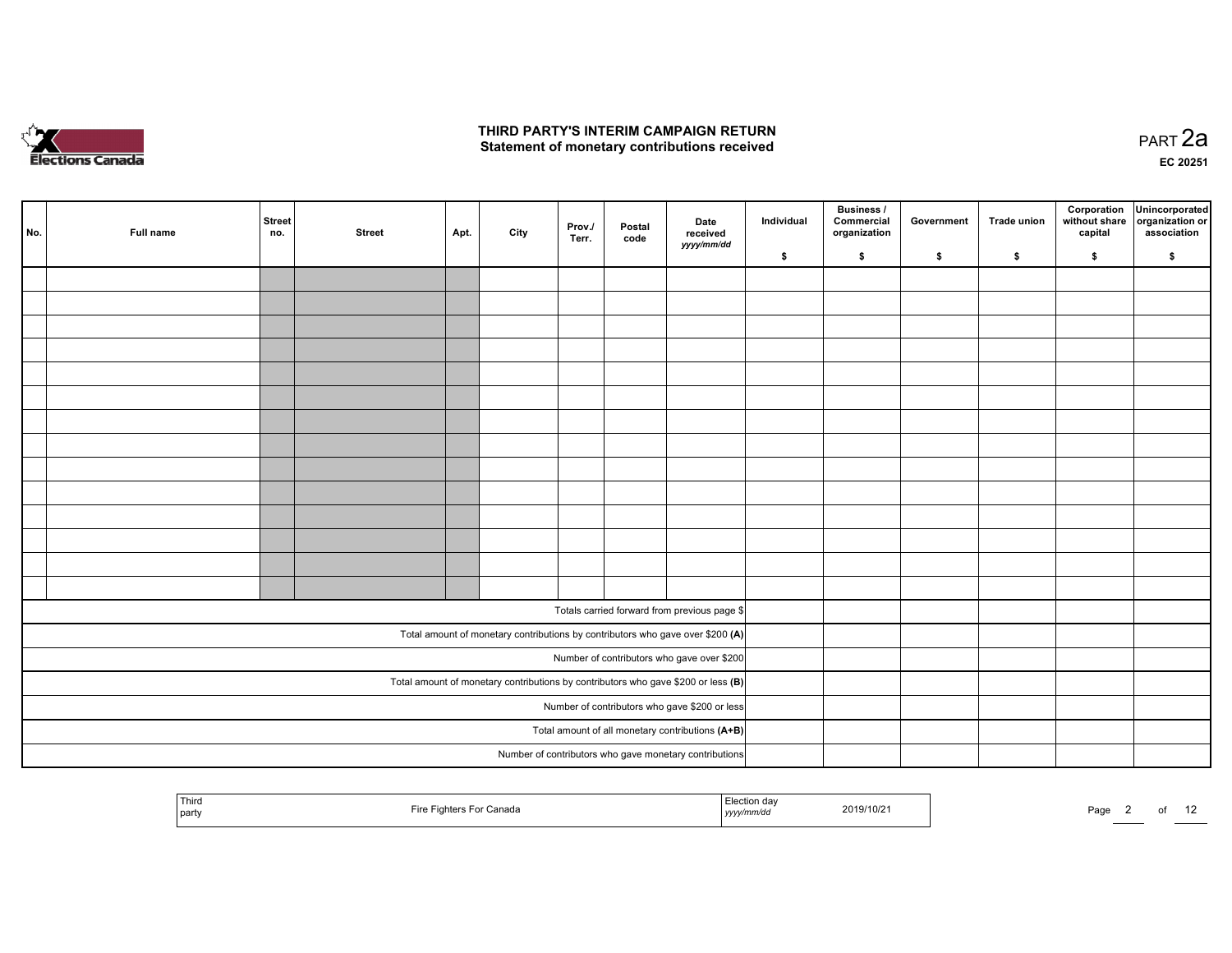

#### THIRD PARTY'S INTERIM CAMPAIGN RETURN Statement of non-monetary contributions received

 PART 2bEC <sup>20251</sup>

| No. | Full name                                                  | <b>Street</b><br>no. | <b>Street</b> | Apt. | City | Prov./<br>Terr. | Postal<br>code | Date<br>received<br>yyyy/mm/dd                                                          | Individual | <b>Business /</b><br>Commercial<br>organization | Government | <b>Trade union</b> | Corporation<br>without share<br>capital | Unincorporated<br>organization or<br>association |
|-----|------------------------------------------------------------|----------------------|---------------|------|------|-----------------|----------------|-----------------------------------------------------------------------------------------|------------|-------------------------------------------------|------------|--------------------|-----------------------------------------|--------------------------------------------------|
|     |                                                            |                      |               |      |      |                 |                |                                                                                         | \$         | \$                                              | \$         | \$                 | \$                                      | \$                                               |
|     |                                                            |                      |               |      |      |                 |                |                                                                                         |            |                                                 |            |                    |                                         |                                                  |
|     |                                                            |                      |               |      |      |                 |                |                                                                                         |            |                                                 |            |                    |                                         |                                                  |
|     |                                                            |                      |               |      |      |                 |                |                                                                                         |            |                                                 |            |                    |                                         |                                                  |
|     |                                                            |                      |               |      |      |                 |                |                                                                                         |            |                                                 |            |                    |                                         |                                                  |
|     |                                                            |                      |               |      |      |                 |                |                                                                                         |            |                                                 |            |                    |                                         |                                                  |
|     |                                                            |                      |               |      |      |                 |                |                                                                                         |            |                                                 |            |                    |                                         |                                                  |
|     |                                                            |                      |               |      |      |                 |                |                                                                                         |            |                                                 |            |                    |                                         |                                                  |
|     |                                                            |                      |               |      |      |                 |                |                                                                                         |            |                                                 |            |                    |                                         |                                                  |
|     |                                                            |                      |               |      |      |                 |                |                                                                                         |            |                                                 |            |                    |                                         |                                                  |
|     |                                                            |                      |               |      |      |                 |                |                                                                                         |            |                                                 |            |                    |                                         |                                                  |
|     |                                                            |                      |               |      |      |                 |                |                                                                                         |            |                                                 |            |                    |                                         |                                                  |
|     |                                                            |                      |               |      |      |                 |                |                                                                                         |            |                                                 |            |                    |                                         |                                                  |
|     |                                                            |                      |               |      |      |                 |                |                                                                                         |            |                                                 |            |                    |                                         |                                                  |
|     |                                                            |                      |               |      |      |                 |                |                                                                                         |            |                                                 |            |                    |                                         |                                                  |
|     |                                                            |                      |               |      |      |                 |                | Totals carried forward from previous page \$                                            |            |                                                 |            |                    |                                         |                                                  |
|     |                                                            |                      |               |      |      |                 |                | Total amount of non-monetary contributions by contributors who gave over \$200 (A)      |            |                                                 |            |                    |                                         |                                                  |
|     |                                                            |                      |               |      |      |                 |                | Number of contributors who gave over \$200                                              |            |                                                 |            |                    |                                         |                                                  |
|     |                                                            |                      |               |      |      |                 |                | Total amount of non-monetary contributions by contributors who gave \$200 or less $(B)$ |            |                                                 |            |                    |                                         |                                                  |
|     | Number of contributors who gave \$200 or less              |                      |               |      |      |                 |                |                                                                                         |            |                                                 |            |                    |                                         |                                                  |
|     | Total amount of all non-monetary contributions (A+B)       |                      |               |      |      |                 |                |                                                                                         |            |                                                 |            |                    |                                         |                                                  |
|     | Number of contributors who gave non-monetary contributions |                      |               |      |      |                 |                |                                                                                         |            |                                                 |            |                    |                                         |                                                  |

| ' Third<br>---<br>ـ ت<br>Fire<br>2019/10/2<br>* Canad⊾<br>Page<br>ю<br>party<br>'mm/ao<br>уууу, |  |
|-------------------------------------------------------------------------------------------------|--|
|-------------------------------------------------------------------------------------------------|--|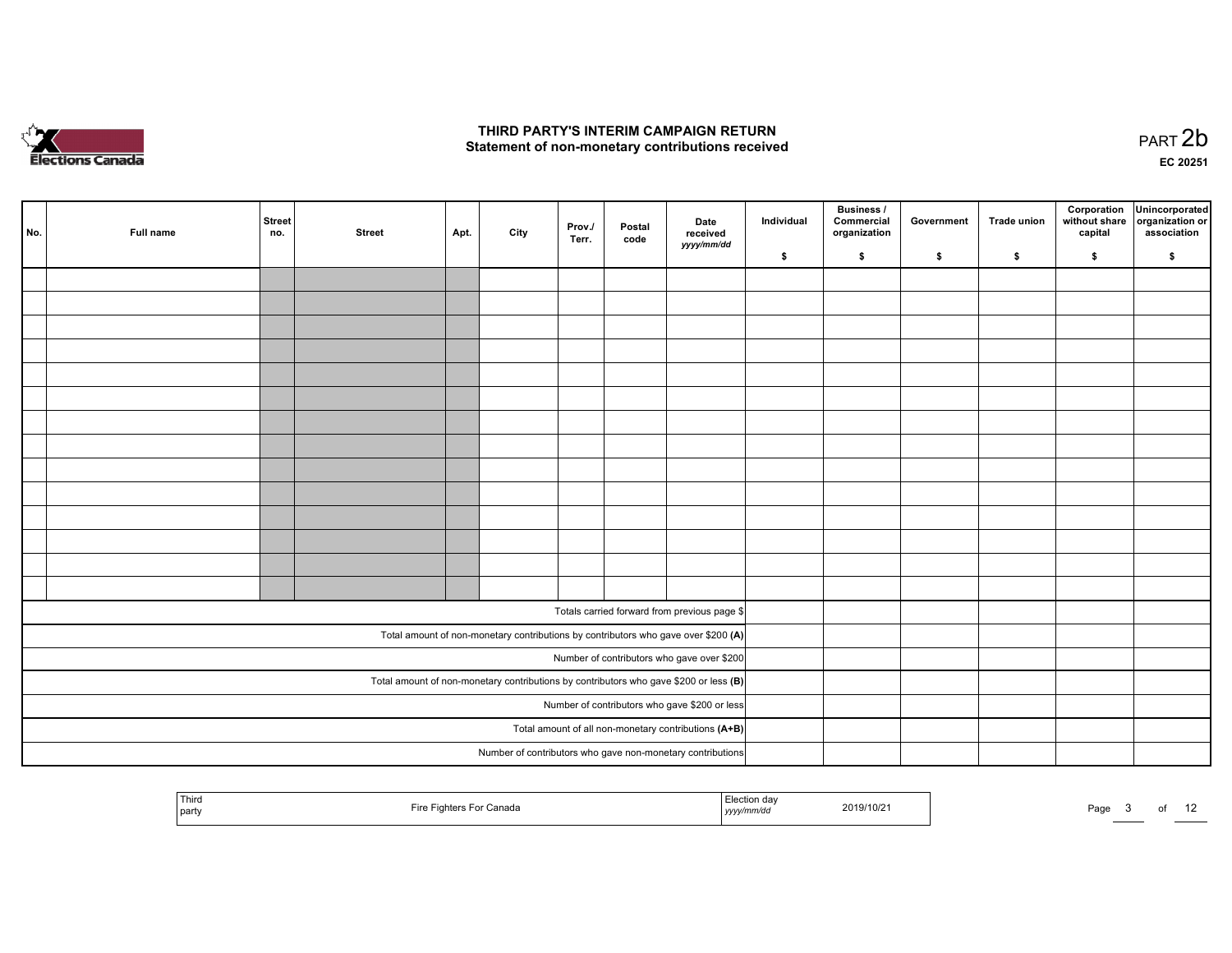

#### THIRD PARTY'S INTERIM CAMPAIGN RETURN  $\frac{1}{2}$  of PART  $\frac{2}{3}$  PART  $\frac{2}{3}$

EC <sup>20251</sup>

| No.                                          | Full name | <b>Street</b><br>no. | <b>Street</b> | Apt. | City | Prov./<br>Terr. | Postal<br>code | Date<br>received<br>yyyy/mm/dd                                  | Individual | <b>Business /</b><br>Commercial<br>organization | Government | <b>Trade union</b> | Corporation<br>capital | Unincorporated<br>without share organization or<br>association |
|----------------------------------------------|-----------|----------------------|---------------|------|------|-----------------|----------------|-----------------------------------------------------------------|------------|-------------------------------------------------|------------|--------------------|------------------------|----------------------------------------------------------------|
|                                              |           |                      |               |      |      |                 |                |                                                                 | \$         | \$                                              | \$         | \$                 | \$                     | \$                                                             |
|                                              |           |                      |               |      |      |                 |                |                                                                 |            |                                                 |            |                    |                        |                                                                |
|                                              |           |                      |               |      |      |                 |                |                                                                 |            |                                                 |            |                    |                        |                                                                |
|                                              |           |                      |               |      |      |                 |                |                                                                 |            |                                                 |            |                    |                        |                                                                |
|                                              |           |                      |               |      |      |                 |                |                                                                 |            |                                                 |            |                    |                        |                                                                |
|                                              |           |                      |               |      |      |                 |                |                                                                 |            |                                                 |            |                    |                        |                                                                |
|                                              |           |                      |               |      |      |                 |                |                                                                 |            |                                                 |            |                    |                        |                                                                |
|                                              |           |                      |               |      |      |                 |                |                                                                 |            |                                                 |            |                    |                        |                                                                |
|                                              |           |                      |               |      |      |                 |                |                                                                 |            |                                                 |            |                    |                        |                                                                |
|                                              |           |                      |               |      |      |                 |                |                                                                 |            |                                                 |            |                    |                        |                                                                |
|                                              |           |                      |               |      |      |                 |                |                                                                 |            |                                                 |            |                    |                        |                                                                |
|                                              |           |                      |               |      |      |                 |                |                                                                 |            |                                                 |            |                    |                        |                                                                |
|                                              |           |                      |               |      |      |                 |                |                                                                 |            |                                                 |            |                    |                        |                                                                |
|                                              |           |                      |               |      |      |                 |                |                                                                 |            |                                                 |            |                    |                        |                                                                |
|                                              |           |                      |               |      |      |                 |                |                                                                 |            |                                                 |            |                    |                        |                                                                |
|                                              |           |                      |               |      |      |                 |                | Totals carried forward from previous page \$                    |            |                                                 |            |                    |                        |                                                                |
|                                              |           |                      |               |      |      |                 |                | Total amount of loans by lenders who provided over \$200 (A)    |            |                                                 |            |                    |                        |                                                                |
|                                              |           |                      |               |      |      |                 |                | Number of lenders who provided over \$200                       |            |                                                 |            |                    |                        |                                                                |
|                                              |           |                      |               |      |      |                 |                | Total amount of loans by lenders who provided \$200 or less (B) |            |                                                 |            |                    |                        |                                                                |
| Number of lenders who provided \$200 or less |           |                      |               |      |      |                 |                |                                                                 |            |                                                 |            |                    |                        |                                                                |
|                                              |           |                      |               |      |      |                 |                | Total amount of all loans (A+B)                                 |            |                                                 |            |                    |                        |                                                                |
|                                              |           |                      |               |      |      |                 |                | Number of all lenders who provided loans                        |            |                                                 |            |                    |                        |                                                                |
|                                              |           |                      |               |      |      |                 |                |                                                                 |            |                                                 |            |                    |                        |                                                                |

| <sup>1</sup> Third<br>Fire<br>Fighters For Canada<br>l party | Election day<br>2019/10/21<br>yyyy/mm/dd<br>-- . - - . - | . .<br>Page |
|--------------------------------------------------------------|----------------------------------------------------------|-------------|
|--------------------------------------------------------------|----------------------------------------------------------|-------------|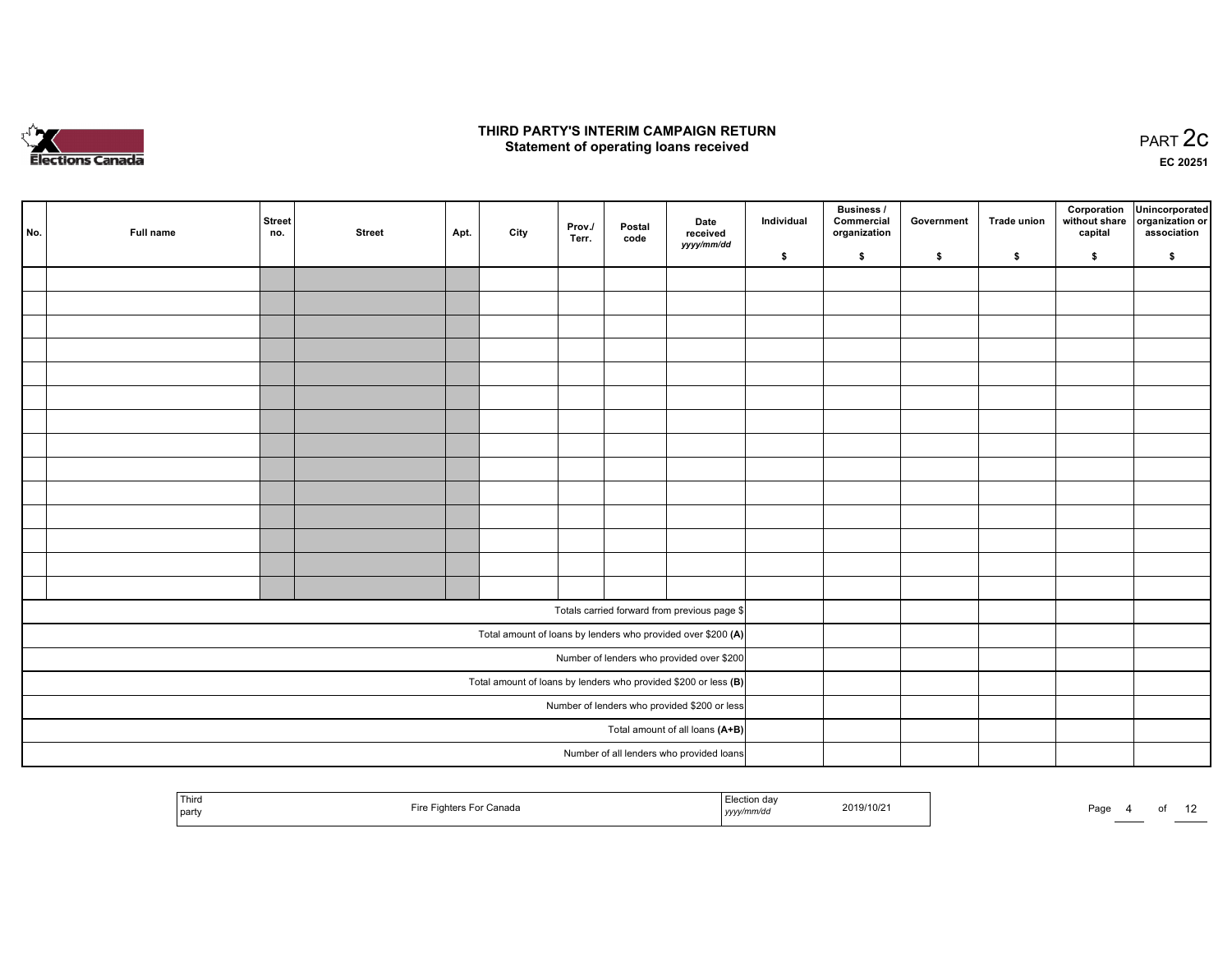# **Elections Canada**

#### THIRD PARTY'S INTERIM CAMPAIGN RETURN<br>Cummery of inflows **Summary of inflows**  $\frac{1}{2}$  of inflows  $\frac{1}{2}$  part 2d

| No.   | Type of contributor / lender                    | <b>Monetary</b><br>contributions<br>(Part 2a)<br>\$ | Non-monetary<br>contributions<br>(Part 2b)<br>\$ | Loans<br>(Part 2c)<br>\$ | <b>Total</b><br>\$ | Number of<br>contributors and<br>lenders |
|-------|-------------------------------------------------|-----------------------------------------------------|--------------------------------------------------|--------------------------|--------------------|------------------------------------------|
| 1.    | Individuals                                     |                                                     |                                                  |                          |                    |                                          |
|       | 2. Businesses / Commercial organizations        |                                                     |                                                  |                          |                    |                                          |
|       | 3. Governments                                  |                                                     |                                                  |                          |                    |                                          |
| 4.    | Trade unions                                    |                                                     |                                                  |                          |                    |                                          |
| 5.    | Corporations without share capital              |                                                     |                                                  |                          |                    |                                          |
|       | 6. Unincorporated organizations or associations |                                                     |                                                  |                          |                    |                                          |
| 7.    | Total (items 1 to 6)                            |                                                     |                                                  |                          |                    |                                          |
| Total |                                                 |                                                     |                                                  |                          |                    |                                          |
|       | 8. Amount of third party's resources used       |                                                     |                                                  |                          |                    |                                          |
|       | 9. Grand total (items $7$ and $8$ )             |                                                     |                                                  |                          |                    |                                          |

| ' Third<br>Election day<br>2019/10/21<br>Fire<br>⊦For Canada<br><b>Fighters</b><br>the contract of the contract of<br>party<br>yyyy/mm/dd |
|-------------------------------------------------------------------------------------------------------------------------------------------|
|-------------------------------------------------------------------------------------------------------------------------------------------|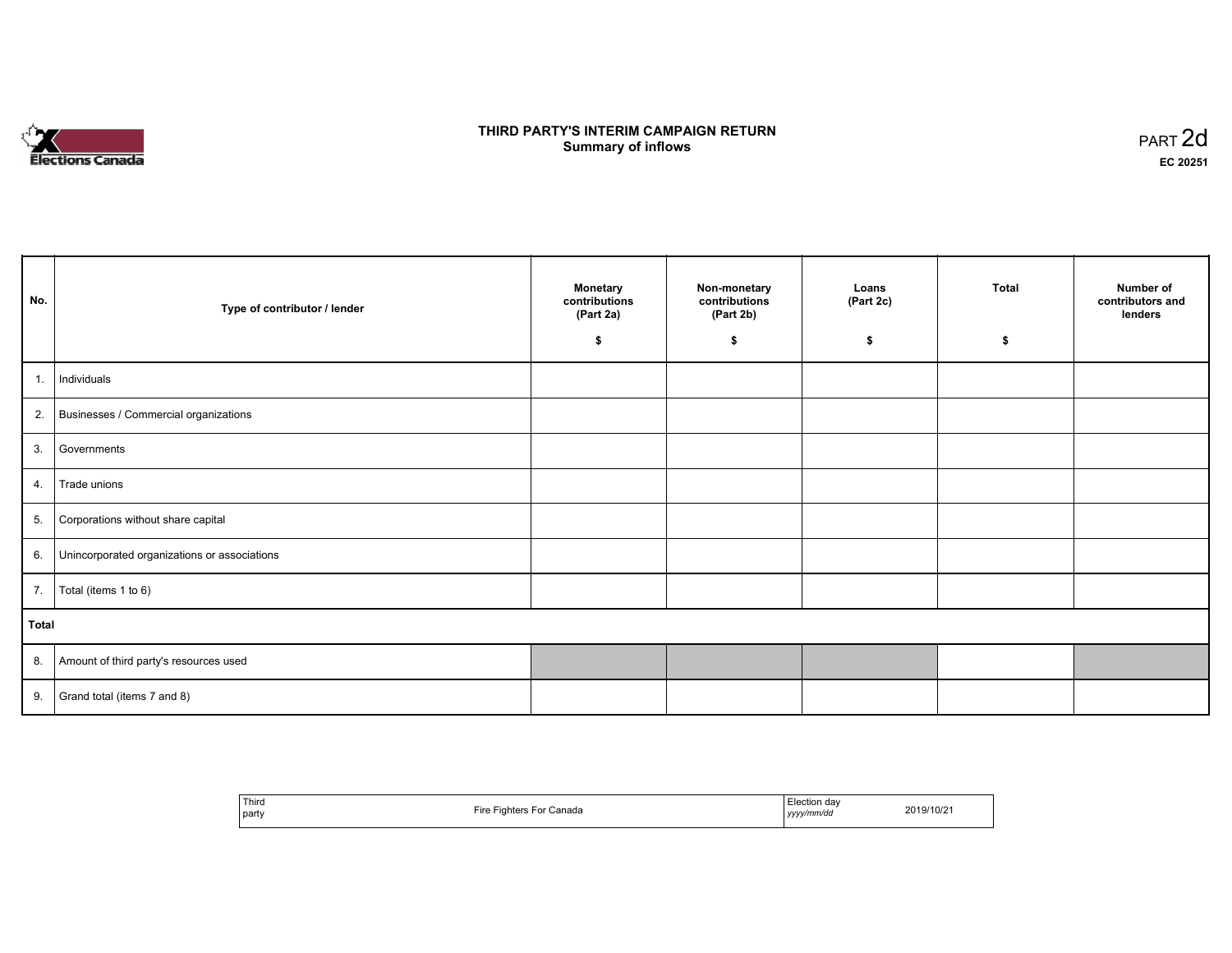

#### THIRD PARTY'S INTERIM CAMPAIGN RETURN Statement of expenses incurred for regulated activities that take place during the pre-election period (Only applicable to <sup>a</sup> fixed-date general election)

равт $\,3$ а EC <sup>20251</sup>

| No. | Date<br>incurred<br>yyyy/mm/dd | ED Code<br>(if applicable) | Supplier | <b>Expense type</b> | <b>Expense</b><br>category | Expense<br>subcategory | Starting date<br>of activity,<br>advertisement<br>or survey<br><i>yyyy/mm/dd</i> | Ending date<br>of activity,<br>advertisement<br>or survey<br>yyyy/mm/dd | Place of activity or<br>advertisement        | <b>Expense amount</b><br>\$ |
|-----|--------------------------------|----------------------------|----------|---------------------|----------------------------|------------------------|----------------------------------------------------------------------------------|-------------------------------------------------------------------------|----------------------------------------------|-----------------------------|
|     |                                |                            |          |                     |                            |                        |                                                                                  |                                                                         |                                              |                             |
|     |                                |                            |          |                     |                            |                        |                                                                                  |                                                                         |                                              |                             |
|     |                                |                            |          |                     |                            |                        |                                                                                  |                                                                         |                                              |                             |
|     |                                |                            |          |                     |                            |                        |                                                                                  |                                                                         |                                              |                             |
|     |                                |                            |          |                     |                            |                        |                                                                                  |                                                                         |                                              |                             |
|     |                                |                            |          |                     |                            |                        |                                                                                  |                                                                         |                                              |                             |
|     |                                |                            |          |                     |                            |                        |                                                                                  |                                                                         |                                              |                             |
|     |                                |                            |          |                     |                            |                        |                                                                                  |                                                                         |                                              |                             |
|     |                                |                            |          |                     |                            |                        |                                                                                  |                                                                         |                                              |                             |
|     |                                |                            |          |                     |                            |                        |                                                                                  |                                                                         |                                              |                             |
|     |                                |                            |          |                     |                            |                        |                                                                                  |                                                                         |                                              |                             |
|     |                                |                            |          |                     |                            |                        |                                                                                  |                                                                         |                                              |                             |
|     |                                |                            |          |                     |                            |                        |                                                                                  |                                                                         |                                              |                             |
|     |                                |                            |          |                     |                            |                        |                                                                                  |                                                                         |                                              |                             |
|     |                                |                            |          |                     |                            |                        |                                                                                  |                                                                         |                                              |                             |
|     |                                |                            |          |                     |                            |                        |                                                                                  |                                                                         |                                              |                             |
|     |                                |                            |          |                     |                            |                        |                                                                                  |                                                                         |                                              |                             |
|     |                                |                            |          |                     |                            |                        |                                                                                  |                                                                         | Totals carried forward from previous page \$ |                             |
|     |                                |                            |          |                     |                            |                        |                                                                                  |                                                                         | Total \$                                     |                             |

| <sup>1</sup> Third<br>Fire Fighters For Canada<br>l party | Election day<br>2019/10/21<br>yyyy/mm/dd | $\overline{\phantom{a}}$<br>Page<br>Ωt |
|-----------------------------------------------------------|------------------------------------------|----------------------------------------|
|-----------------------------------------------------------|------------------------------------------|----------------------------------------|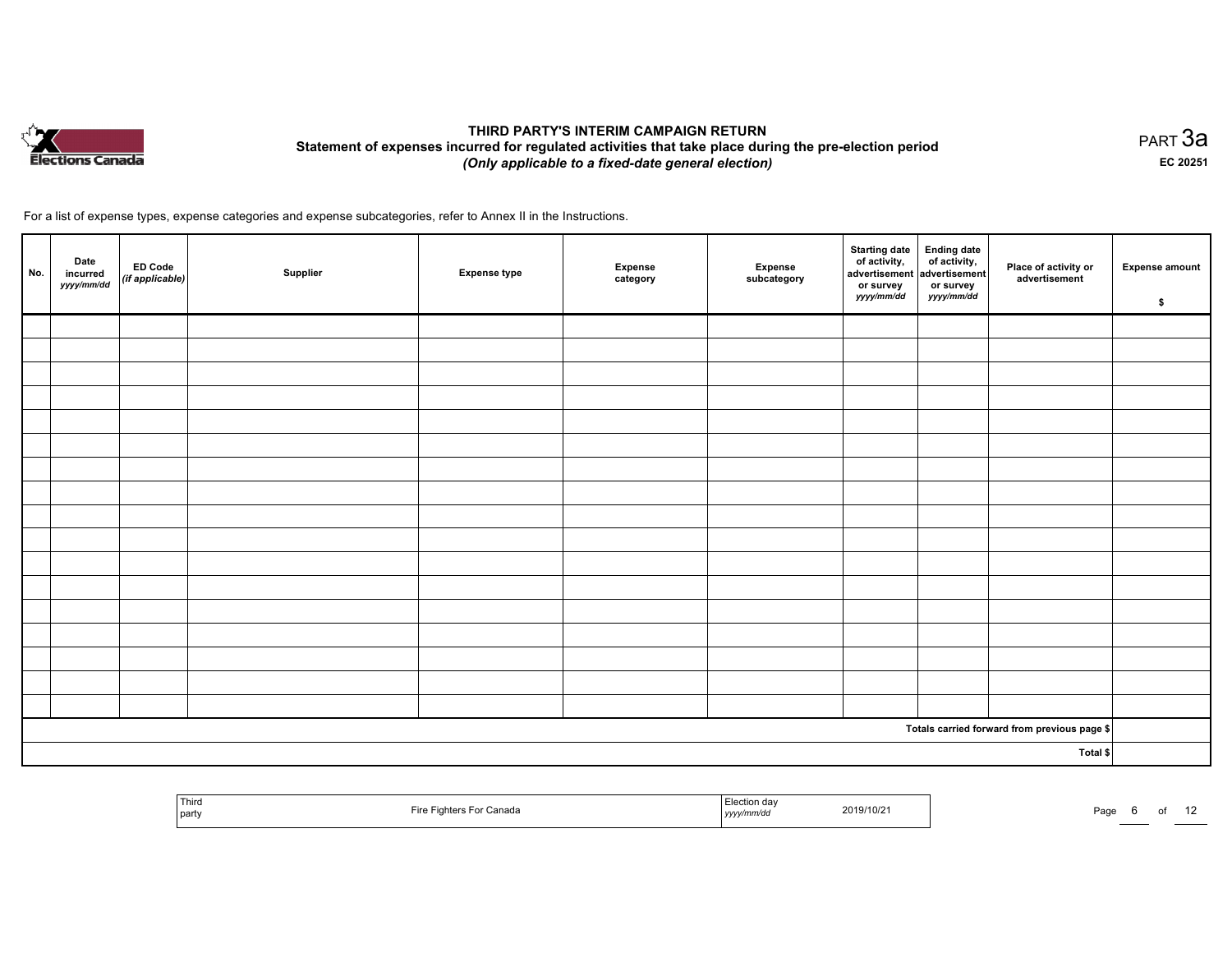

| No.            | Date<br>incurred<br>yyyy/mm/dd | <b>ED Code</b><br>(if applicable) | <b>Supplier</b>    | <b>Expense type</b>         | <b>Expense</b><br>category                     | <b>Expense</b><br>subcategory | <b>Starting date</b><br>of activity,<br>advertisement<br>or survey | <b>Ending date</b><br>of activity,<br>Place of activity or<br>advertisement<br>advertisement<br>or survey |                                              | <b>Expense amount</b> |
|----------------|--------------------------------|-----------------------------------|--------------------|-----------------------------|------------------------------------------------|-------------------------------|--------------------------------------------------------------------|-----------------------------------------------------------------------------------------------------------|----------------------------------------------|-----------------------|
|                |                                |                                   |                    |                             |                                                |                               | yyyy/mm/dd                                                         | yyyy/mm/dd                                                                                                |                                              | \$                    |
|                | 2019/10/08                     |                                   | QED Marketing Inc. | Partisan Activity           | Salary, Wages & Consulting Fee Consulting Fees |                               | 2019/10/08                                                         | 2019/10/21                                                                                                | National                                     | 20.278.08             |
| $\overline{2}$ | 2019/09/26                     |                                   | Facebook/Instagram | Partisan Advertising        | Advertising                                    | Content Boosting              | 2019/09/26                                                         | 2019/10/21                                                                                                | National                                     | 872.95                |
| 3              | 2019/09/26                     | 47-007                            | Facebook/Instagram | Partisan Advertising        | Advertising                                    | Content Boosting              | 2019/09/26                                                         | 2019/10/21                                                                                                | Regina-Lewvan                                | 13.90                 |
| $\overline{4}$ | 2019/09/26                     | 47-009                            | Facebook/Instagram | Partisan Advertising        | Advertising                                    | Content Boosting              | 2019/09/26                                                         | 2019/10/21                                                                                                | Regina-Wascana                               | 135.64                |
| 5              | 2019/09/27                     |                                   | Facebook/Instagram | Partisan Advertising        | Advertising                                    | Content Boosting              | 2019/09/27                                                         | 2019/10/21                                                                                                | National                                     | 1,262.04              |
| 6              | 2019/09/27                     | 35-016                            | Facebook/Instagram | Partisan Advertising        | Advertising                                    | Content Boosting              | 2019/09/27                                                         | 2019/10/21                                                                                                | Cambridge                                    | 3.69                  |
|                | 2019/09/27                     | 35-112                            | Facebook/Instagram | Partisan Advertising        | Advertising                                    | Content Boosting              | 2019/09/27                                                         | 2019/10/21                                                                                                | Waterloo                                     | 8.88                  |
| 8              | 2019/09/27                     | 47-007                            | Facebook/Instagram | Partisan Advertising        | Advertising                                    | Content Boosting              | 2019/09/27                                                         | 2019/10/21                                                                                                | Regina-Lewvan                                | 23.45                 |
| 9              | 2019/09/27                     | 47-009                            | Facebook/Instagram | Partisan Advertising        | Advertising                                    | Content Boosting              | 2019/09/27                                                         | 2019/10/21                                                                                                | Regina-Wascana                               | 151.42                |
| 10             | 2019/10/03                     |                                   | Facebook/Instagram | Partisan Advertising        | Advertising                                    | Content Boosting              | 2019/10/03                                                         | 2019/10/21                                                                                                | National                                     | 3.490.05              |
| 11             | 2019/10/03                     | 35-016                            | Facebook/Instagram | <b>Partisan Advertising</b> | Advertising                                    | Content Boosting              | 2019/10/03                                                         | 2019/10/21                                                                                                | Cambridge                                    | 197.11                |
| 12             | 2019/10/03                     | 35-112                            | Facebook/Instagram | Partisan Advertising        | Advertising                                    | Content Boosting              | 2019/10/03                                                         | 2019/10/21                                                                                                | Waterloo                                     | 193.46                |
| 13             | 2019/10/03                     | 47-007                            | Facebook/Instagram | Partisan Advertising        | Advertising                                    | Content Boosting              | 2019/10/03                                                         | 2019/10/21                                                                                                | Regina-Lewvan                                | 54.12                 |
| 14             | 2019/10/03                     | 47-009                            | Facebook/Instagram | Partisan Advertising        | Advertising                                    | Content Boosting              | 2019/10/03                                                         | 2019/10/21                                                                                                | Regina-Wascana                               | 944.49                |
| 15             | 2019/10/03                     |                                   | Facebook/Instagram | Partisan Advertising        | Advertising                                    | Content Boosting              | 2019/10/03                                                         | 2019/10/21                                                                                                |                                              | 743.78                |
| 16             | 2019/10/03                     | 35-016                            | Facebook/Instagram | Partisan Advertising        | Advertising                                    | Content Boosting              | 2019/10/03                                                         | 2019/10/21                                                                                                | Cambridge                                    | 45.15                 |
| 17             | 2019/10/03                     | 35-112                            | Facebook/Instagram | Partisan Advertising        | Advertising                                    | Content Boosting              | 2019/10/03                                                         | 2019/10/21                                                                                                | Waterloo                                     | 45.73                 |
|                |                                |                                   |                    |                             |                                                |                               |                                                                    |                                                                                                           | Totals carried forward from previous page \$ |                       |
|                |                                |                                   |                    |                             |                                                |                               |                                                                    |                                                                                                           | Total \$                                     | 28,463.94             |

| <sup>1</sup> Third<br>Fire Fighters For Canada<br>' partv | ua,<br>2019/10/21<br>∠01≌<br>mmraa<br>уууу , ,<br>. | Page |
|-----------------------------------------------------------|-----------------------------------------------------|------|
|-----------------------------------------------------------|-----------------------------------------------------|------|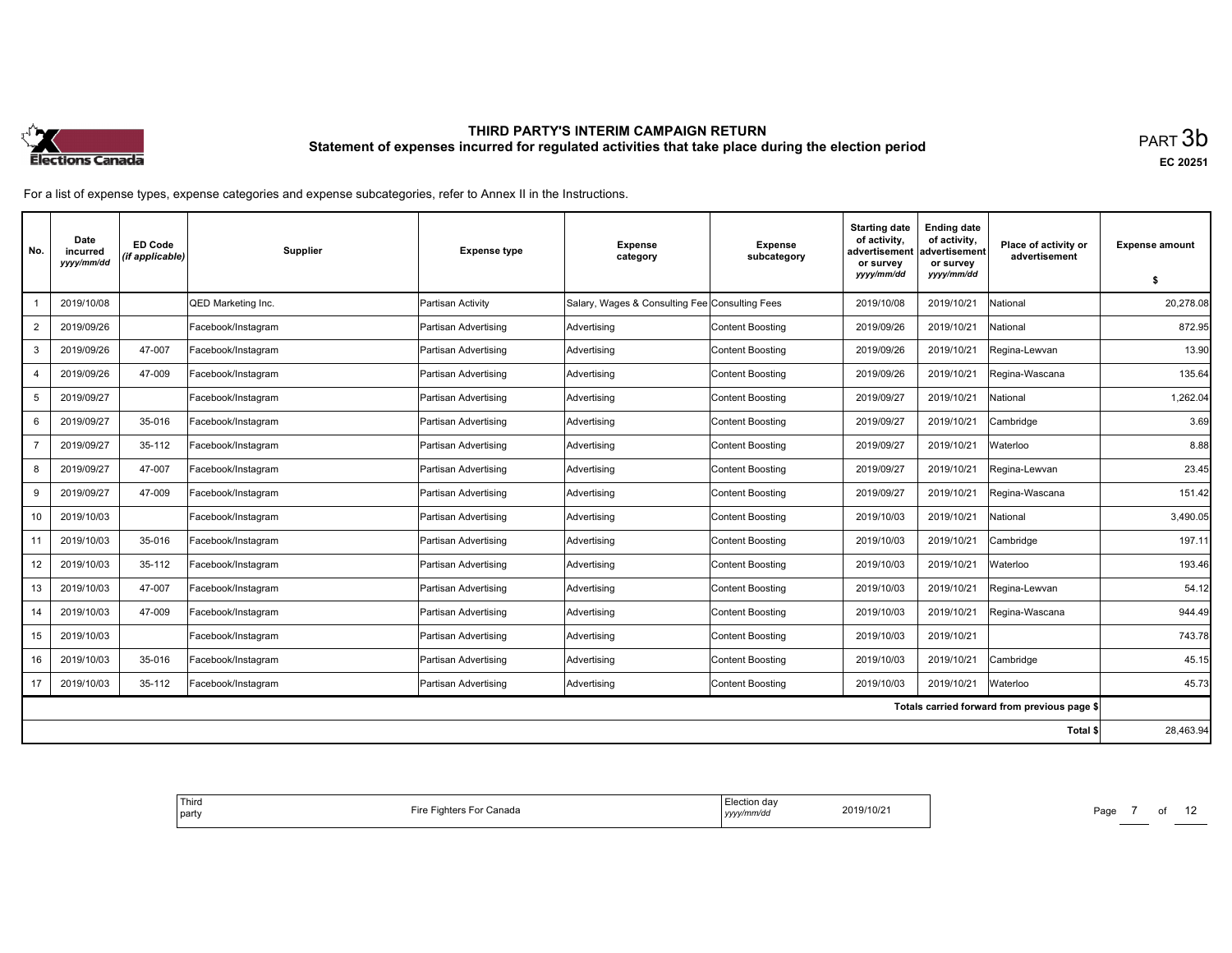

| No. | Date<br>incurred<br>yyyy/mm/dd | <b>ED Code</b><br>(if applicable) | Supplier           | <b>Expense type</b>  | <b>Expense</b><br>category | <b>Expense</b><br>subcategory | <b>Starting date</b><br>of activity,<br>advertisement<br>or survey<br>yyyy/mm/dd | <b>Ending date</b><br>of activity,<br>advertisement<br>or survey<br>yyyy/mm/dd | Place of activity or<br>advertisement        | <b>Expense amount</b><br>\$ |
|-----|--------------------------------|-----------------------------------|--------------------|----------------------|----------------------------|-------------------------------|----------------------------------------------------------------------------------|--------------------------------------------------------------------------------|----------------------------------------------|-----------------------------|
| 18  | 2019/10/03                     | 47-007                            | Facebook/Instagram | Partisan Advertising | Advertising                | <b>Content Boosting</b>       | 2019/10/03                                                                       | 2019/10/21                                                                     | Regina-Lewvan                                | 11.37                       |
| 19  | 2019/10/03                     | 47-009                            | Facebook/Instagram | Partisan Advertising | Advertising                | <b>Content Boosting</b>       | 2019/10/03                                                                       | 2019/10/21                                                                     | Regina-Wascana                               | 153.97                      |
| 20  | 2019/10/03                     |                                   | Facebook/Instagram | Partisan Advertising | Advertising                | <b>Content Boosting</b>       | 2019/10/03                                                                       | 2019/10/21                                                                     | Vational                                     | 726.98                      |
| 21  | 2019/10/03                     | 35-016                            | Facebook/Instagram | Partisan Advertising | Advertising                | <b>Content Boosting</b>       | 2019/10/03                                                                       | 2019/10/21                                                                     | Cambridge                                    | 43.66                       |
| 22  | 2019/10/03                     | 35-112                            | Facebook/Instagram | Partisan Advertising | Advertising                | <b>Content Boosting</b>       | 2019/10/03                                                                       | 2019/10/21                                                                     | Waterloo                                     | 42.67                       |
| 23  | 2019/10/03                     | 47-007                            | Facebook/Instagram | Partisan Advertising | Advertising                | <b>Content Boosting</b>       | 2019/10/03                                                                       | 2019/10/21                                                                     | Regina-Lewvan                                | 10.97                       |
| 24  | 2019/10/03                     | 47-009                            | Facebook/Instagram | Partisan Advertising | Advertising                | <b>Content Boosting</b>       | 2019/10/03                                                                       | 2019/10/21                                                                     | Regina-Wascana                               | 175.72                      |
| 25  | 2019/10/04                     |                                   | Facebook/Instagram | Partisan Advertising | Advertising                | <b>Content Boosting</b>       | 2019/10/04                                                                       | 2019/10/21                                                                     | National                                     | 702.81                      |
| 26  | 2019/10/04                     | 35-016                            | Facebook/Instagram | Partisan Advertising | Advertising                | <b>Content Boosting</b>       | 2019/10/04                                                                       | 2019/10/21                                                                     | Cambridge                                    | 39.56                       |
| 27  | 2019/10/04                     | 35-112                            | Facebook/Instagram | Partisan Advertising | Advertising                | <b>Content Boosting</b>       | 2019/10/04                                                                       | 2019/10/21                                                                     | Waterloo                                     | 40.08                       |
| 28  | 2019/10/04                     | 47-007                            | Facebook/Instagram | Partisan Advertising | Advertising                | <b>Content Boosting</b>       | 2019/10/04                                                                       | 2019/10/21                                                                     | Regina-Lewvan                                | 9.95                        |
| 29  | 2019/10/04                     | 47-009                            | Facebook/Instagram | Partisan Advertising | Advertising                | <b>Content Boosting</b>       | 2019/10/04                                                                       | 2019/10/21                                                                     | Regina-Wascana                               | 207.60                      |
| 30  | 2019/10/04                     |                                   | Facebook/Instagram | Partisan Advertising | Advertising                | <b>Content Boosting</b>       | 2019/10/04                                                                       | 2019/10/21                                                                     | Vational                                     | 700.58                      |
| 31  | 2019/10/04                     | 35-016                            | Facebook/Instagram | Partisan Advertising | Advertising                | <b>Content Boosting</b>       | 2019/10/04                                                                       | 2019/10/21                                                                     | Cambridge                                    | 43.32                       |
| 32  | 2019/10/04                     | 35-112                            | Facebook/Instagram | Partisan Advertising | Advertising                | <b>Content Boosting</b>       | 2019/10/04                                                                       | 2019/10/21                                                                     | <b>Waterloo</b>                              | 43.47                       |
| 33  | 2019/10/04                     | 47-007                            | Facebook/Instagram | Partisan Advertising | Advertising                | <b>Content Boosting</b>       | 2019/10/04                                                                       | 2019/10/21                                                                     | Regina-Lewvan                                | 10.47                       |
| 34  | 2019/10/04                     | 47-009                            | Facebook/Instagram | Partisan Advertising | Advertising                | <b>Content Boosting</b>       | 2019/10/04                                                                       | 2019/10/21                                                                     | Regina-Wascana                               | 202.16                      |
|     |                                |                                   |                    |                      |                            |                               |                                                                                  |                                                                                | Totals carried forward from previous page \$ | 28,463.94                   |
|     |                                |                                   |                    |                      |                            |                               |                                                                                  |                                                                                | Total \$                                     | 31,629.28                   |

| <sup>1</sup> Thira<br>Fire Fighters For Canada<br>party | 0.0000<br>⊨lection dav<br>2019/10/21<br>mm/ac<br>$ $ <i>yyyy</i> | Pag.<br>o |
|---------------------------------------------------------|------------------------------------------------------------------|-----------|
|---------------------------------------------------------|------------------------------------------------------------------|-----------|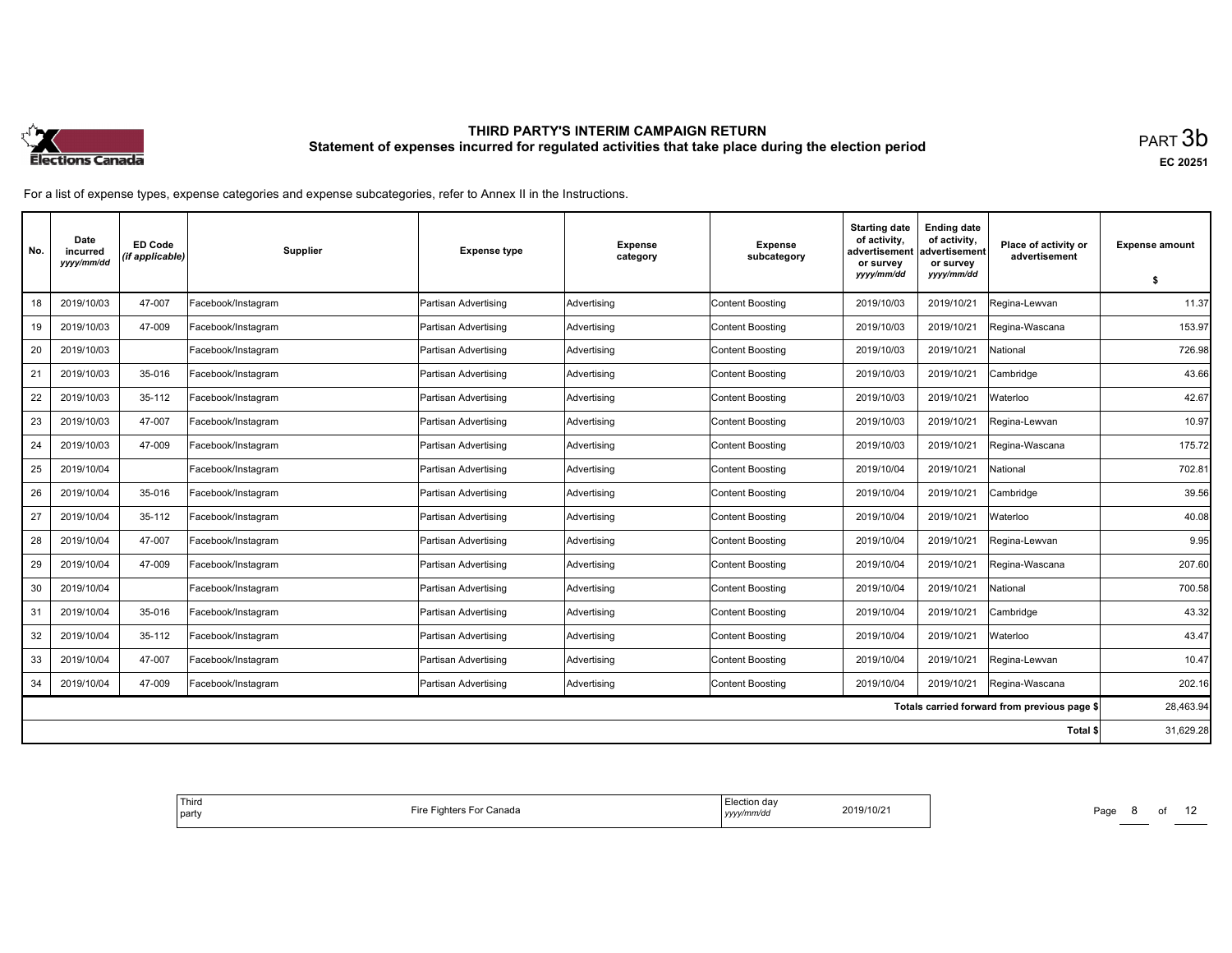

| No. | Date<br>incurred<br>yyyy/mm/dd | <b>ED Code</b><br>(if applicable) | Supplier           | <b>Expense type</b>  | <b>Expense</b><br>category | <b>Expense</b><br>subcategory | <b>Starting date</b><br>of activity,<br>advertisement<br>or survey<br>yyyy/mm/dd | <b>Ending date</b><br>of activity,<br>advertisement<br>or survey<br>yyyy/mm/dd | Place of activity or<br>advertisement        | <b>Expense amount</b><br>\$ |
|-----|--------------------------------|-----------------------------------|--------------------|----------------------|----------------------------|-------------------------------|----------------------------------------------------------------------------------|--------------------------------------------------------------------------------|----------------------------------------------|-----------------------------|
| 35  | 2019/10/05                     |                                   | Facebook/Instagram | Partisan Advertising | Advertising                | <b>Content Boosting</b>       | 2019/10/05                                                                       | 2019/10/21                                                                     | National                                     | 703.50                      |
| 36  | 2019/10/05                     | 35-016                            | Facebook/Instagram | Partisan Advertising | Advertising                | <b>Content Boosting</b>       | 2019/10/05                                                                       | 2019/10/21                                                                     | Cambridge                                    | 39.52                       |
|     |                                |                                   |                    |                      |                            |                               |                                                                                  |                                                                                |                                              |                             |
| 37  | 2019/10/05                     | 35-112                            | Facebook/Instagram | Partisan Advertising | Advertising                | <b>Content Boosting</b>       | 2019/10/05                                                                       | 2019/10/21                                                                     | Waterloo                                     | 40.02                       |
| 38  | 2019/10/05                     | 47-007                            | Facebook/Instagram | Partisan Advertising | Advertising                | <b>Content Boosting</b>       | 2019/10/05                                                                       | 2019/10/21                                                                     | Regina-Lewvan                                | 10.87                       |
| 39  | 2019/10/05                     | 47-009                            | Facebook/Instagram | Partisan Advertising | Advertising                | <b>Content Boosting</b>       | 2019/10/05                                                                       | 2019/10/21                                                                     | Regina-Wascana                               | 206.09                      |
| 40  | 2019/10/05                     |                                   | Facebook/Instagram | Partisan Advertising | Advertising                | <b>Content Boosting</b>       | 2019/10/05                                                                       | 2019/10/21                                                                     | Vational                                     | 698.51                      |
| 41  | 2019/10/05                     | 35-016                            | Facebook/Instagram | Partisan Advertising | Advertising                | <b>Content Boosting</b>       | 2019/10/05                                                                       | 2019/10/21                                                                     | Cambridge                                    | 42.99                       |
| 42  | 2019/10/05                     | 35-112                            | Facebook/Instagram | Partisan Advertising | Advertising                | <b>Content Boosting</b>       | 2019/10/05                                                                       | 2019/10/21                                                                     | Waterloo                                     | 43.06                       |
| 43  | 2019/10/05                     | 47-007                            | Facebook/Instagram | Partisan Advertising | Advertising                | <b>Content Boosting</b>       | 2019/10/05                                                                       | 2019/10/21                                                                     | Regina-Lewvan                                | 10.35                       |
| 44  | 2019/10/05                     | 47-009                            | Facebook/Instagram | Partisan Advertising | Advertising                | <b>Content Boosting</b>       | 2019/10/05                                                                       | 2019/10/21                                                                     | Regina-Wascana                               | 205.09                      |
| 45  | 2019/10/06                     |                                   | Facebook/Instagram | Partisan Advertising | Advertising                | <b>Content Boosting</b>       | 2019/10/06                                                                       | 2019/10/21                                                                     | National                                     | 706.04                      |
| 46  | 2019/10/06                     | 35-016                            | Facebook/Instagram | Partisan Advertising | Advertising                | <b>Content Boosting</b>       | 2019/10/06                                                                       | 2019/10/21                                                                     | Cambridge                                    | 38.43                       |
| 47  | 2019/10/06                     | 35-112                            | Facebook/Instagram | Partisan Advertising | Advertising                | <b>Content Boosting</b>       | 2019/10/06                                                                       | 2019/10/21                                                                     | Waterloo                                     | 38.12                       |
| 48  | 2019/10/06                     | 47-007                            | Facebook/Instagram | Partisan Advertising | Advertising                | <b>Content Boosting</b>       | 2019/10/06                                                                       | 2019/10/21                                                                     | Regina-Lewvan                                | 10.21                       |
| 49  | 2019/10/06                     | 47-009                            | Facebook/Instagram | Partisan Advertising | Advertising                | <b>Content Boosting</b>       | 2019/10/06                                                                       | 2019/10/21                                                                     | Regina-Wascana                               | 207.20                      |
| 50  | 2019/10/06                     |                                   | Facebook/Instagram | Partisan Advertising | Advertising                | <b>Content Boosting</b>       | 2019/10/06                                                                       | 2019/10/21                                                                     | National                                     | 694.06                      |
| 51  | 2019/10/06                     | 35-016                            | Facebook/Instagram | Partisan Advertising | Advertising                | <b>Content Boosting</b>       | 2019/10/06                                                                       | 2019/10/21                                                                     | Cambridge                                    | 44.66                       |
|     |                                |                                   |                    |                      |                            |                               |                                                                                  |                                                                                | Totals carried forward from previous page \$ | 31,629.28                   |
|     |                                |                                   |                    |                      |                            |                               |                                                                                  |                                                                                | Total \$                                     | 35,368.00                   |

| <sup>1</sup> Thira<br>Fire Fighters For Canada<br>party | 0.0000<br>⊨lection dav<br>2019/10/21<br>mm/ac<br>уууу | Doo<br>. .<br>- aut<br>____ |
|---------------------------------------------------------|-------------------------------------------------------|-----------------------------|
|---------------------------------------------------------|-------------------------------------------------------|-----------------------------|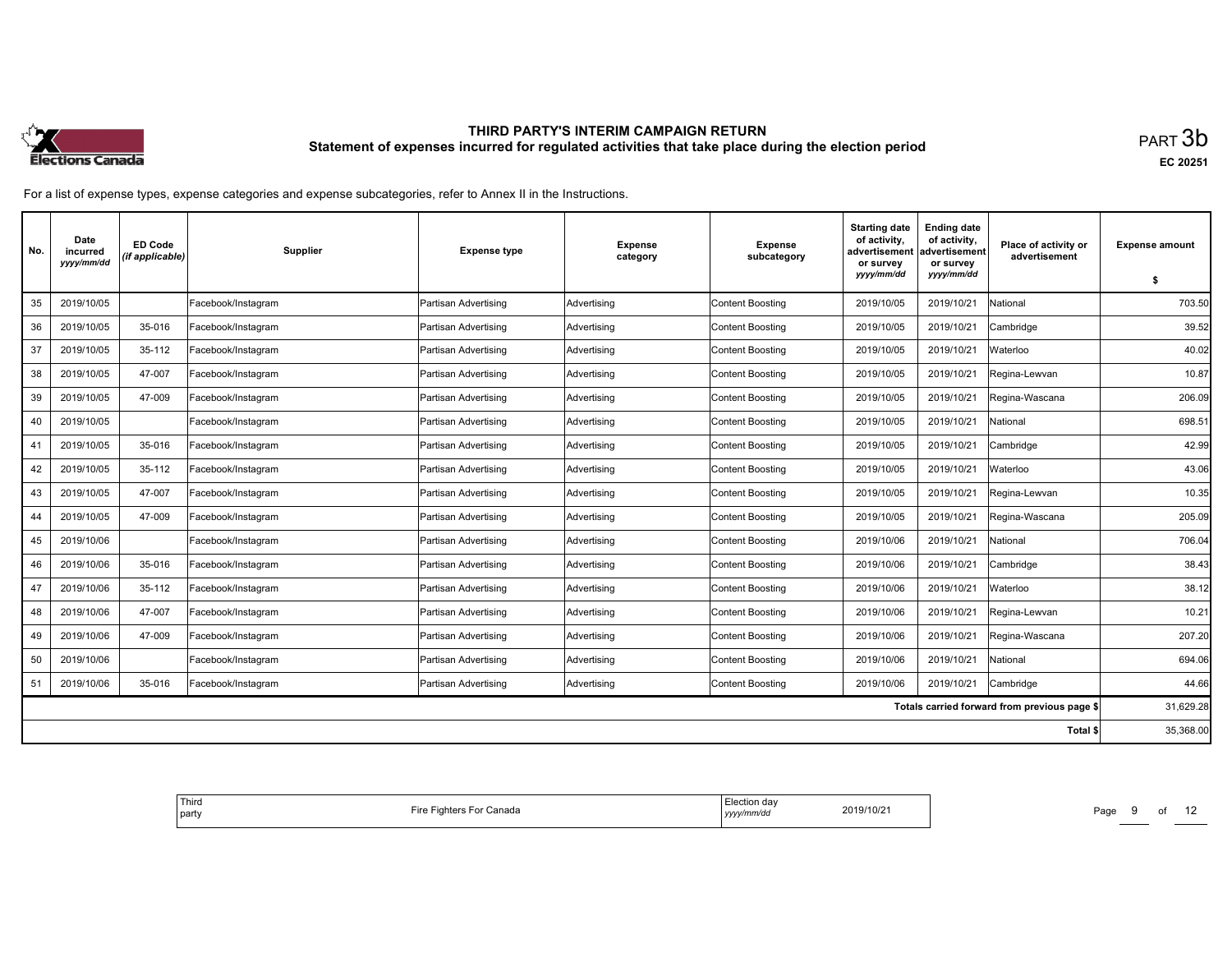

| No. | Date<br>incurred<br>yyyy/mm/dd | <b>ED Code</b><br>(if applicable) | <b>Supplier</b>    | <b>Expense type</b>  | <b>Expense</b><br>category | <b>Expense</b><br>subcategory | <b>Starting date</b><br>of activity,<br>advertisement<br>or survey<br>yyyy/mm/dd | <b>Ending date</b><br>of activity,<br>advertisement<br>or survey<br>yyyy/mm/dd | Place of activity or<br>advertisement        | <b>Expense amount</b><br>\$ |
|-----|--------------------------------|-----------------------------------|--------------------|----------------------|----------------------------|-------------------------------|----------------------------------------------------------------------------------|--------------------------------------------------------------------------------|----------------------------------------------|-----------------------------|
| 52  | 2019/10/06                     | 35-112                            | Facebook/Instagram | Partisan Advertising | Advertising                | <b>Content Boosting</b>       | 2019/10/06                                                                       | 2019/10/21                                                                     | Waterloo                                     | 45.02                       |
| 53  | 2019/10/06                     | 47-007                            | Facebook/Instagram | Partisan Advertising | Advertising                | <b>Content Boosting</b>       | 2019/10/06                                                                       | 2019/10/21                                                                     | Regina-Lewvan                                | 10.11                       |
| 54  | 2019/10/06                     | 47-009                            | Facebook/Instagram | Partisan Advertising | Advertising                | <b>Content Boosting</b>       | 2019/10/06                                                                       | 2019/10/21                                                                     | Regina-Wascana                               | 206.15                      |
| 55  | 2019/10/07                     |                                   | Facebook/Instagram | Partisan Advertising | Advertising                | <b>Content Boosting</b>       | 2019/10/07                                                                       | 2019/10/21                                                                     | National                                     | 710.41                      |
| 56  | 2019/10/07                     | 35-016                            | Facebook/Instagram | Partisan Advertising | Advertising                | <b>Content Boosting</b>       | 2019/10/07                                                                       | 2019/10/21                                                                     | Cambridge                                    | 38.84                       |
| 57  | 2019/10/07                     | 35-112                            | Facebook/Instagram | Partisan Advertising | Advertising                | <b>Content Boosting</b>       | 2019/10/07                                                                       | 2019/10/21                                                                     | Waterloo                                     | 29.39                       |
| 58  | 2019/10/07                     | 47-007                            | Facebook/Instagram | Partisan Advertising | Advertising                | <b>Content Boosting</b>       | 2019/10/07                                                                       | 2019/10/21                                                                     | Regina-Lewvan                                | 10.96                       |
| 59  | 2019/10/07                     | 47-009                            | Facebook/Instagram | Partisan Advertising | Advertising                | <b>Content Boosting</b>       | 2019/10/07                                                                       | 2019/10/21                                                                     | Regina-Wascana                               | 210.40                      |
| 60  | 2019/10/07                     |                                   | Facebook/Instagram | Partisan Advertising | Advertising                | <b>Content Boosting</b>       | 2019/10/07                                                                       | 2019/10/21                                                                     | National                                     | 703.62                      |
| 61  | 2019/10/07                     | 35-016                            | Facebook/Instagram | Partisan Advertising | Advertising                | <b>Content Boosting</b>       | 2019/10/07                                                                       | 2019/10/21                                                                     | Cambridge                                    | 44.49                       |
| 62  | 2019/10/07                     | 35-112                            | Facebook/Instagram | Partisan Advertising | Advertising                | <b>Content Boosting</b>       | 2019/10/07                                                                       | 2019/10/21                                                                     | Waterloo                                     | 43.28                       |
| 63  | 2019/10/07                     | 47-007                            | Facebook/Instagram | Partisan Advertising | Advertising                | <b>Content Boosting</b>       | 2019/10/07                                                                       | 2019/10/21                                                                     | Regina-Lewvan                                | 9.89                        |
| 64  | 2019/10/07                     | 47-009                            | Facebook/Instagram | Partisan Advertising | Advertising                | Content Boosting              | 2019/10/07                                                                       | 2019/10/21                                                                     | Regina-Wascana                               | 198.72                      |
| 65  | 2019/10/08                     |                                   | Facebook/Instagram | Partisan Advertising | Advertising                | Content Boosting              | 2019/10/08                                                                       | 2019/10/21                                                                     | National                                     | 700.17                      |
| 66  | 2019/10/08                     | 35-016                            | Facebook/Instagram | Partisan Advertising | Advertising                | <b>Content Boosting</b>       | 2019/10/08                                                                       | 2019/10/21                                                                     | Cambridge                                    | 40.95                       |
| 67  | 2019/10/08                     | 35-112                            | Facebook/Instagram | Partisan Advertising | Advertising                | <b>Content Boosting</b>       | 2019/10/08                                                                       | 2019/10/21                                                                     | Waterloo                                     | 41.67                       |
| 68  | 2019/10/08                     | 47-007                            | Facebook/Instagram | Partisan Advertising | Advertising                | <b>Content Boosting</b>       | 2019/10/08                                                                       | 2019/10/21                                                                     | Regina-Lewvan                                | 11.28                       |
|     |                                |                                   |                    |                      |                            |                               |                                                                                  |                                                                                | Totals carried forward from previous page \$ | 35,368.00                   |
|     |                                |                                   |                    |                      |                            |                               |                                                                                  |                                                                                | Total \$                                     | 38,423.35                   |

| ' Third<br>Fire Fighters For Canada<br>  party | lection dav:<br>2019/10/21<br>mm/d<br>,,,,, | Page<br>1 U |
|------------------------------------------------|---------------------------------------------|-------------|
|------------------------------------------------|---------------------------------------------|-------------|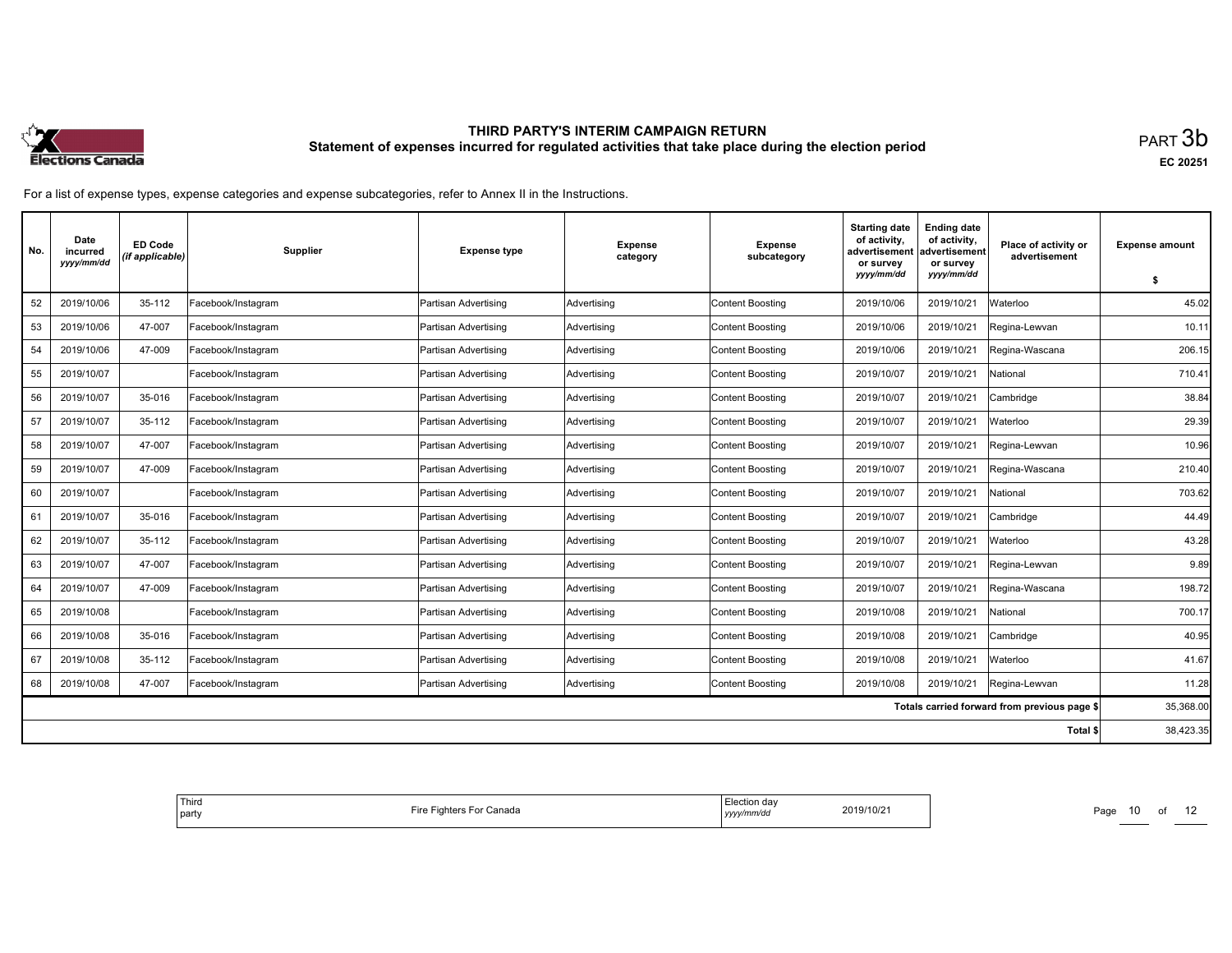

EC <sup>20251</sup>

| No. | Date<br>incurred<br>yyyy/mm/dd | <b>ED Code</b><br>(if applicable) | Supplier           | <b>Expense type</b>  | <b>Expense</b><br>category | Expense<br>subcategory | <b>Starting date</b><br>of activity,<br>advertisement<br>or survey<br>yyyy/mm/dd | <b>Ending date</b><br>of activity,<br>advertisement<br>or survey<br>yyyy/mm/dd | Place of activity or<br>advertisement        | <b>Expense amount</b><br>\$ |  |
|-----|--------------------------------|-----------------------------------|--------------------|----------------------|----------------------------|------------------------|----------------------------------------------------------------------------------|--------------------------------------------------------------------------------|----------------------------------------------|-----------------------------|--|
| 69  | 2019/10/08                     | 47-009                            | Facebook/Instagram | Partisan Advertising | Advertising                | Content Boosting       | 2019/10/08                                                                       | 2019/10/21                                                                     | Regina-Wascana                               | 205.93                      |  |
|     |                                |                                   |                    |                      |                            |                        |                                                                                  |                                                                                |                                              |                             |  |
|     |                                |                                   |                    |                      |                            |                        |                                                                                  |                                                                                |                                              |                             |  |
|     |                                |                                   |                    |                      |                            |                        |                                                                                  |                                                                                |                                              |                             |  |
|     |                                |                                   |                    |                      |                            |                        |                                                                                  |                                                                                |                                              |                             |  |
|     |                                |                                   |                    |                      |                            |                        |                                                                                  |                                                                                |                                              |                             |  |
|     |                                |                                   |                    |                      |                            |                        |                                                                                  |                                                                                |                                              |                             |  |
|     |                                |                                   |                    |                      |                            |                        |                                                                                  |                                                                                |                                              |                             |  |
|     |                                |                                   |                    |                      |                            |                        |                                                                                  |                                                                                |                                              |                             |  |
|     |                                |                                   |                    |                      |                            |                        |                                                                                  |                                                                                |                                              |                             |  |
|     |                                |                                   |                    |                      |                            |                        |                                                                                  |                                                                                |                                              |                             |  |
|     |                                |                                   |                    |                      |                            |                        |                                                                                  |                                                                                |                                              |                             |  |
|     |                                |                                   |                    |                      |                            |                        |                                                                                  |                                                                                |                                              |                             |  |
|     |                                |                                   |                    |                      |                            |                        |                                                                                  |                                                                                |                                              |                             |  |
|     |                                |                                   |                    |                      |                            |                        |                                                                                  |                                                                                |                                              |                             |  |
|     |                                |                                   |                    |                      |                            |                        |                                                                                  |                                                                                |                                              |                             |  |
|     |                                |                                   |                    |                      |                            |                        |                                                                                  |                                                                                |                                              |                             |  |
|     |                                |                                   |                    |                      |                            |                        |                                                                                  |                                                                                | Totals carried forward from previous page \$ | 38,423.35                   |  |
|     |                                |                                   |                    |                      |                            |                        |                                                                                  |                                                                                | Total \$                                     | 38,629.28                   |  |

| <sup>l</sup> Third<br>party | Fire<br>Fighters For Canada<br>. | Election dav<br>yyyy/mm/da | 2019/10/2 | Page |  |  |  |
|-----------------------------|----------------------------------|----------------------------|-----------|------|--|--|--|
|-----------------------------|----------------------------------|----------------------------|-----------|------|--|--|--|